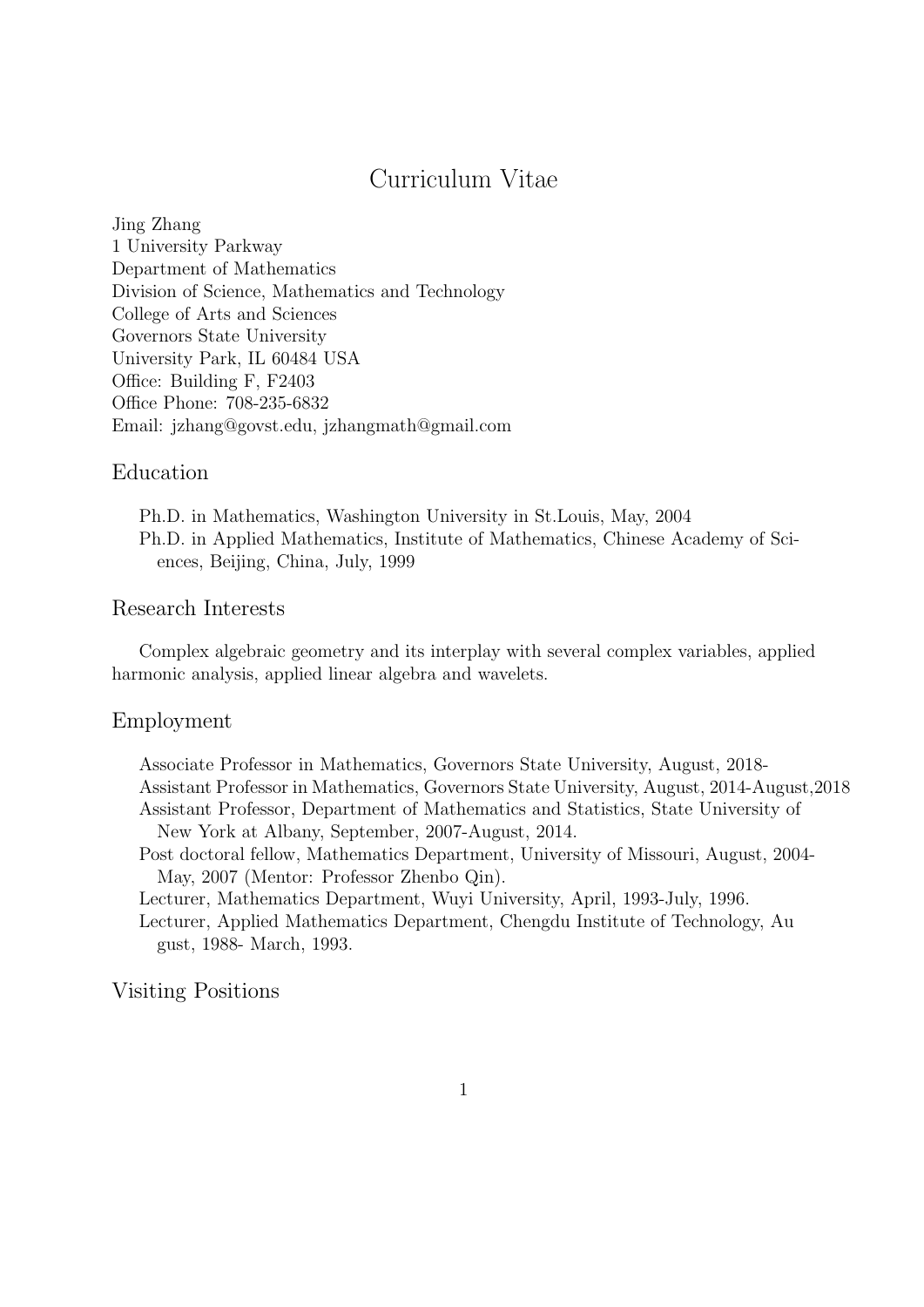Department of Mathematics, Harvard University, Fall Semester, September 10, 2012- December 22, 2012.

Institut Henri Poincar´e, Paris, France, 18th - 26th June 2011.

Department of Mathematics and Institute for Mathematical Sciences, National University of Singapore, Jan.3, 2011-Jan.8, 2011.

Department of Mathematics, Sichuan University, China, June, 2005.

# Professional Activities

- 1. Reviewer for two major international reviewing services in mathematics
- (1) Mathematical Reviews (published by the American Mathematical Society)
- (2) Zentralblatt MATH (edited by the European Mathematical Society, FIZ Karlsruhe, and the Heidelberg Academy of Sciences).
- 2. Journal referee: Annals of Functional Analysis, Bulletin of the Brazilian Mathematical Society, New Series.

#### Conferences Organized

- 1. Special Session on Algebraic Geometry, AMS Sectional Meeting, March 12-13, 2011. Georgia Southern University, Statesboro, GA (2011 Spring Southeastern Section Meeting).
- 2. Showme Algebraic Geometry Conference, Columbia, Missouri, May 5- May 7, 2011.

#### Publications

- 1. Complex manifolds with vanishing Hodge cohomology, Houston Journal of Mathematics, Vol 43, No 3, 2017, 807-827.
- 2. Stein open subsets with analytic complements in compact complex spaces, Annales Polonici Mathematici, 113 (2015), 43-60.
- 3. A new criterion of affineness, International Scholarly Research Notices, Algebra, Volume 2013.
- 4. Singularity of a holomorphic map, Houston Journal of Mathematics, v.39, No.1, Page 111-125, 2013.
- 5. Algebraic Stein varieties, Mathematical Research Letters, Vol.15, 4, July 2008, pp. 801-814.
- 6. On the existence of nontrivial threefolds with vanishing Hodge cohomology, Michi gan Math. J. , 54(2006), No.2, 447-467.
- 7. A First glimpse at the Minimal Model Program (with Charles Cadman, Izzet Coskun, Kelly Jabbusch, Michael Joyce, Sandor J. Kovacs, Max Lieblich, Fumi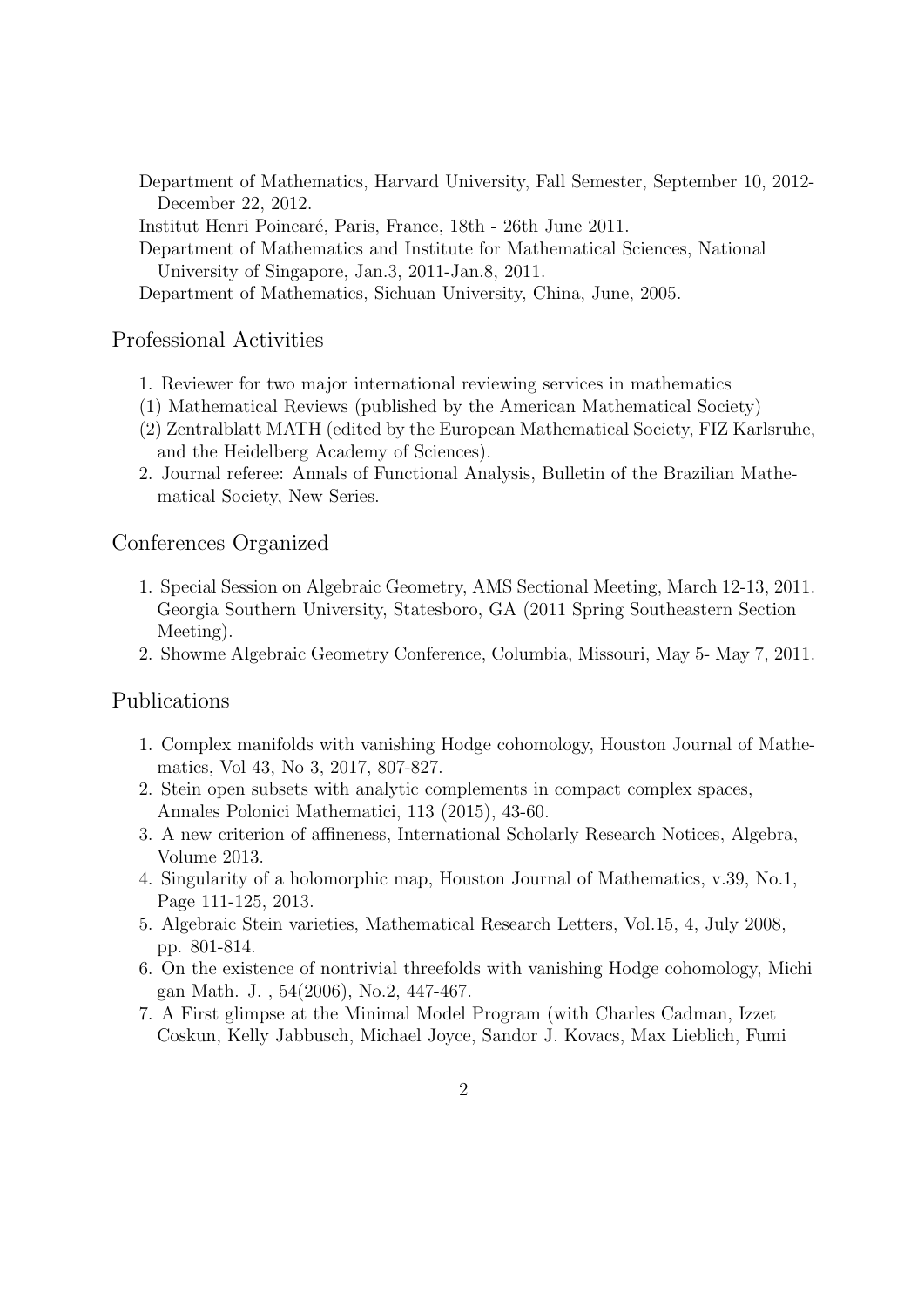toshi Sato, Matt Szczesny), Contemporary Mathematics 388, 17-43, 2005.

- 8. Threefolds with vanishing Hodge cohomology, Trans. Amer. Math. Soc. 357, Number 5, 1977-1994, 2005.
- 9. Stability of Weyl-Heisenberg (Gabor) and Wavelet Frames, preprint.
- 10. Existence of frames due to nonhomogeneous Calderon reproducing formula. Math. Sci. Res. Hot-Line 5(2001), no. 4, 1-28.
- 11. (joint work with Yongsheng Han) Cotlar-Stein lemma and the Tb theorem. Proc. Amer. Math. Soc. 129(2001), no. 6, 1697-1703.
- 12. Stability of wavelet frames and Riesz bases with respect to dilations and transla tions. Proc. Amer. Math. Soc. 129(2001), no. 4, 1113-1121.
- 13. On the stability of wavelet and Gabor frames (Riesz bases). J. Fourier Anal.Appl. 5(1999), no. 1, 105-125.
- 14. A mixed stiff finite element method for the Navier-Stokes equation from the stream function formula, Journal of Computer Applications, 4(1992), 136-146 (Chinese).

#### Awards, Grants and Honors

- 1. Prize of Excellent Papers in Sciences, Jianmen, Guangdong, 1993.
- 2. Hua Wei Prize, Chinese Academy of Sciences, 1999.
- 3. Fellowship, Institute of Mathematics, Chinese Academy of Sciences, 1996-1999.
- 4. Fellowship, Washington University in St.Louis, 1999-2000.
- 5. Financial support for the conference on Hilbert schemes, vector bundles and their interplay with representation theory, April 5-7, 2002, The MU Mathematics Department.
- 6. Summer Research Support, Arts and Sciences, Washington University in St.Louis, June- August, 2002.
- 7. Summer Research Support, Arts and Sciences, Washington University in St.Louis, June- August, 2003.
- 8. Financial support for the international conference on "The Unity of Mathematics", August 31-September 4, 2003, Massachusetts Institute of Technology, AMS.
- 9. Teaching assistantship, Department of Mathematics, Washington University in St.louis, 2000-2003.
- 10. Dean's dissertation fellowship, Arts and Sciences, Washington University in St.Louis, 2003- 2004.
- 11. Financial support for the Joint Summer Research Conferences: Algebraic Geometry, July 4-July 8, 2004, American Mathematical Society.
- 12. Financial support for 2005 Summer Research Institute: Algebraic Geometry, August 1 - August 5, 2005, Seattle, Washington, American Mathematical Society.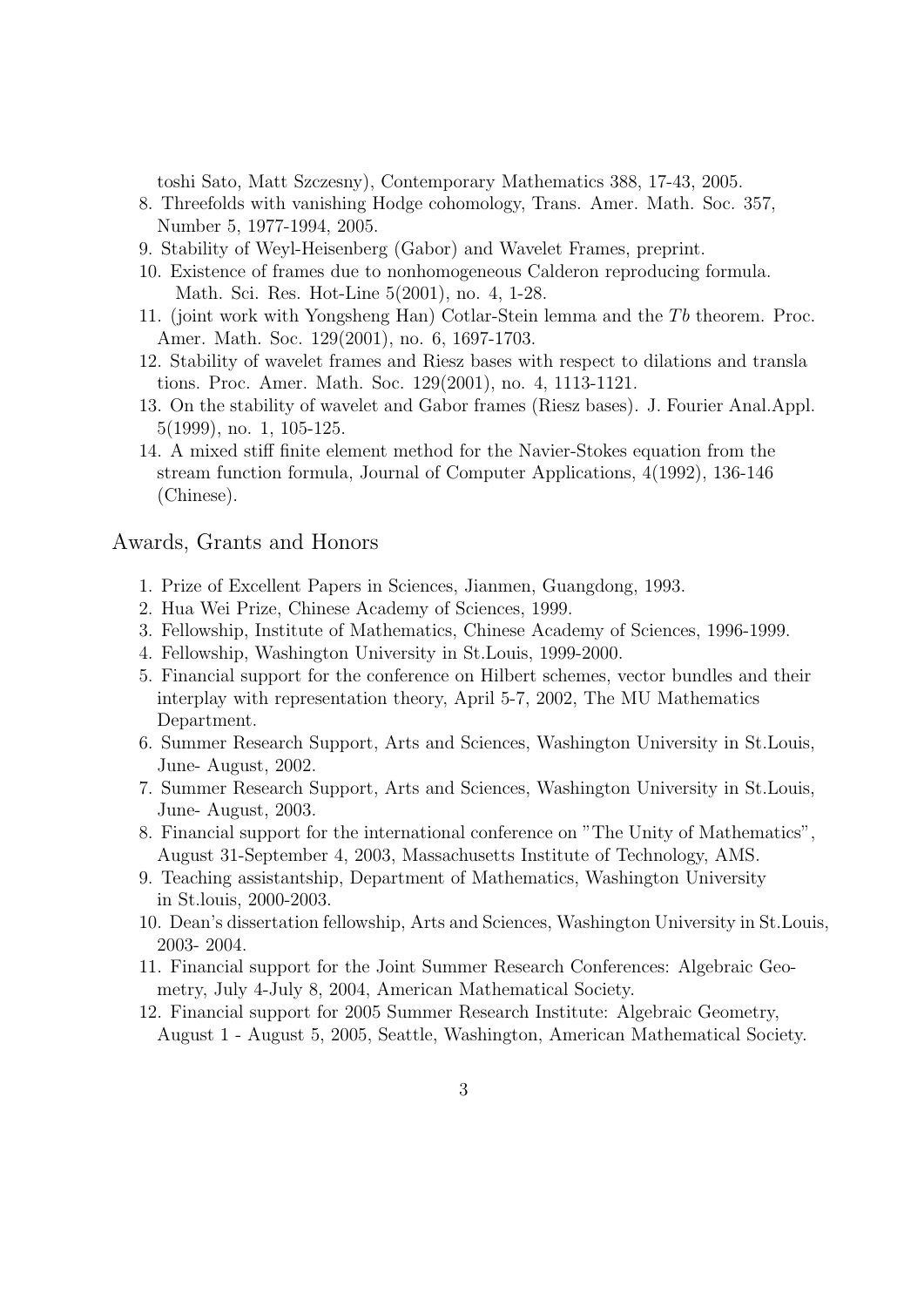- 13. Financial support for "Recent Developments in Higher Dimensional Algebraic Geometry", Johns Hopkins University, Japan-U.S. Mathematics Institute, March 10-16, 2006.
- 14. Summer research support for junior faculty, SUNY-Albany, 2007.
- 15. Financial support of Geometry and Topology Conference in Texas, Feb.20-22, 2009.
- 16. Financial support from MSRI for workshop: Critical Issues in Mathematics Education, June 7-9, 2010.
- 17. Award from UUP, Individual Development Awards Program, January, 2011.
- 18. Financial support from The Institute for Mathematical Sciences (IMS) at the National University of Singapore (NUS) for Workshop on Algebraic Geometry, Complex Dynamics and their Interaction, Jan.3-Jan.8, 2011.
- 19. Financial support from Department of Mathematics, University of Missouri, Show-Me Algebraic Geometry Meeting, May 7-8, 2011.
- 20. Financial support from Institut Henri Poincar´e for Conference on Dynamics and Geometry, Paris, France, 18th - 26th June 2011.
- 21. Travel Award, Arts and Sciences, University at Albany, April, 2012.
- 22. Award from UUP, Individual Development Awards Program, March, 2012.
- 23. Financial support for the International Conference on Vector Bundles from Kerala School of Mathematics and TIFR, sponsored by National Board for Higher Mathematics, India, April 2-6, 2012.
- 24. Financial support for the workshop on Topology of Algebraic Varieties, Center De Recherches Mathématiques, Montréal, Canada, September 24-28, 2012.
- 25. Research Award from Faculty Research Awards Program, FRAP B, SUNY at Albany, 2011-2014:

http://www.albany.edu/research/assets/2010\_11FRAPRecipients.pdf (On Page 2).

26. Financial support for conference "I-70 Algebraic Geometry Symposium", University of Missouri-Columbia, November 5-6, 2016.

### Invited Talks

- 1. Wavelet seminar, Institute of Mathematics, Chinese Academy of Sciences, 1996.
- 2. Harmonic analysis seminar, Beijing University, 1997.
- 3. Conference of harmonic analysis and wavelet analysis, Nankai University, May, 1997.
- 4. First International Congress of Chinese Mathematicians, December, Beijing, 1998.
- 5. Geometry and topology seminar, University of Missouri, Columbia, January, 2003.
- 6. Complex analysis seminar, Rutgers University, March, 2003.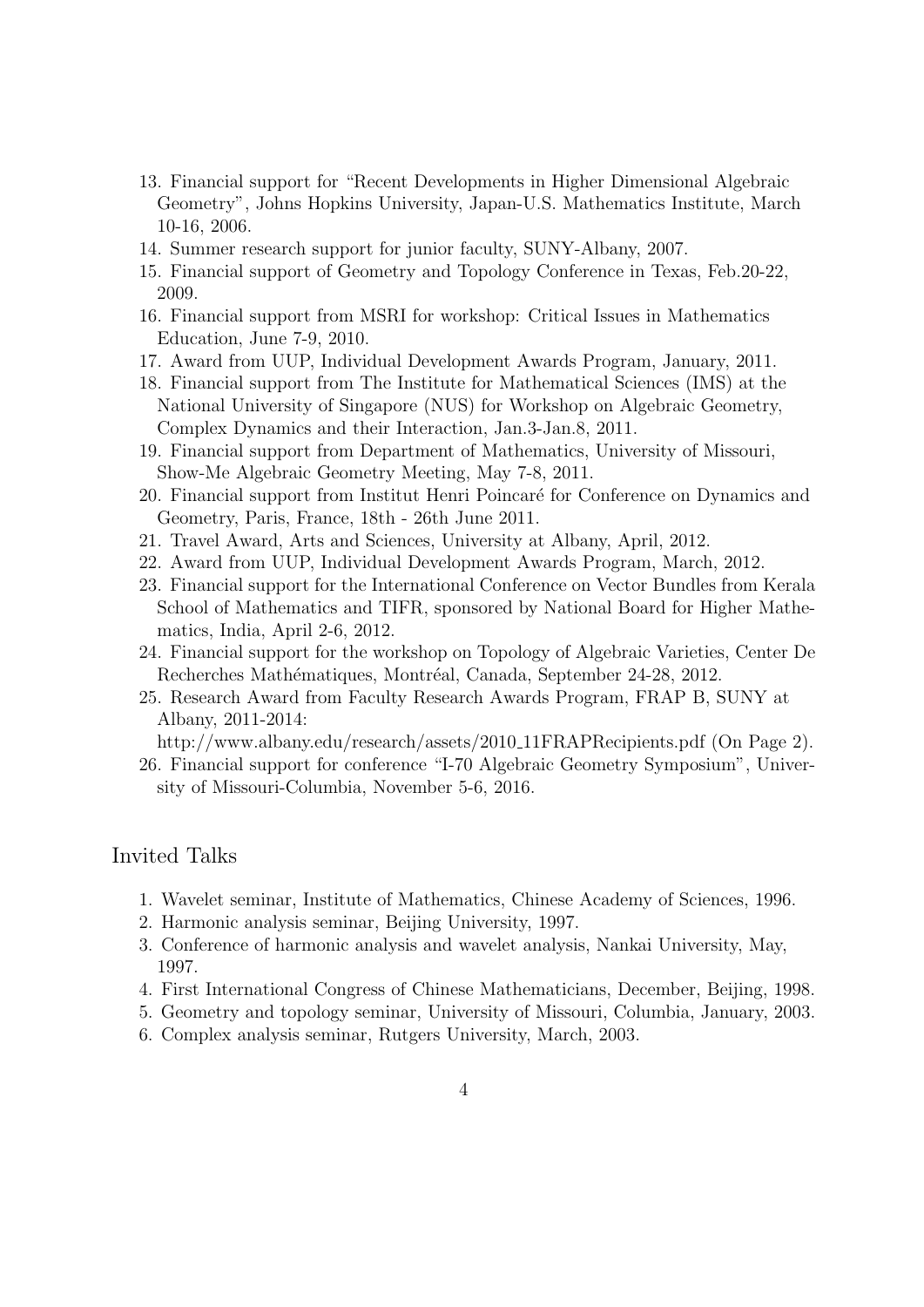- 7. Sectional meeting of AMS, special section on algebraic geometry, Boulder, Colorado, 989-14-274, Three-folds with Nonconstant Regular Functions and Vanishing Hodge Cohomology, October 4, 2003.
- 8. Sichuan University, Chengdu, China, July 6, 2005.
- 9. Summer Research Institute : Algebraic Geometry, August 5, 2005 Seattle, Washington.
- 10. Sectional meeting of AMS, special session on algebraic geometry, Lincoln, Nebraska, On threefolds without nonconstant regular functions, 1101-14-149, October 22, 2005.
- 11. KUMUNU 7, November 4, 2006, Mathematics Department, University of Kansas.
- 12. Algebraic geometry seminar, Department of Mathematics, Johns Hopkins University, January 30, 2007.
- 13. Colloquium, University at Albany, SUNY, February 12, 2007.
- 14. Algebraic geometry seminar, Department of Mathematics, Washington University in St.Louis, March, 2007.
- 15. Algebra seminar, Kansas State University, March 9, 2009.
- 16. Geometry and Topology Seminar, University of Missouri, Columbia, May 18, 2010.
- 17. AMS-SMM Eighth International Meeting, Berkeley, California, Session of Complex Analysis and Operator Theory, Sections of holomorphic line bundle, June 4, 2010.
- 18. AMS-SMM Eighth International Meeting, Berkeley, California, Session of Singularity Theory and Algebraic Geometry, Hypersurface sections of a projective variety, June 4, 2010.
- 19. Sectional meeting of AMS, special session on singularity in algebraic geometry, Notre Dame, Singularity of a holomorphic map, November 7, 2010.
- 20. Department of Mathematics, National University of Singapore, Algebraic manifolds with vanishing Hodge cohomology, January 6, 2011.
- 21. Department of Mathematics, University of Michigan, Ann Arbor, Several complex variables seminar, Hypersurface sections in complex spaces, November 28, 2011.
- 22. International Conference on Vector Bundles, Levi Problem on Compact Complex Spaces, Kerala School of Mathematics, Culicut, India, April 2, 2012.
- 23. Workshop on "The Topology of Algebraic Varieties", Center De Recherches Mathématiques, Montréal, Canada, September 24, 2012.

#### Department/Division/College Service at GSU

- 1. Curriculum Committee (Division of Computing, Mathematics and Technology), Fall 2014-Spring 2017
- 2. Curriculum Committee (Division of Science, Mathematics and Technology), Fall 2018-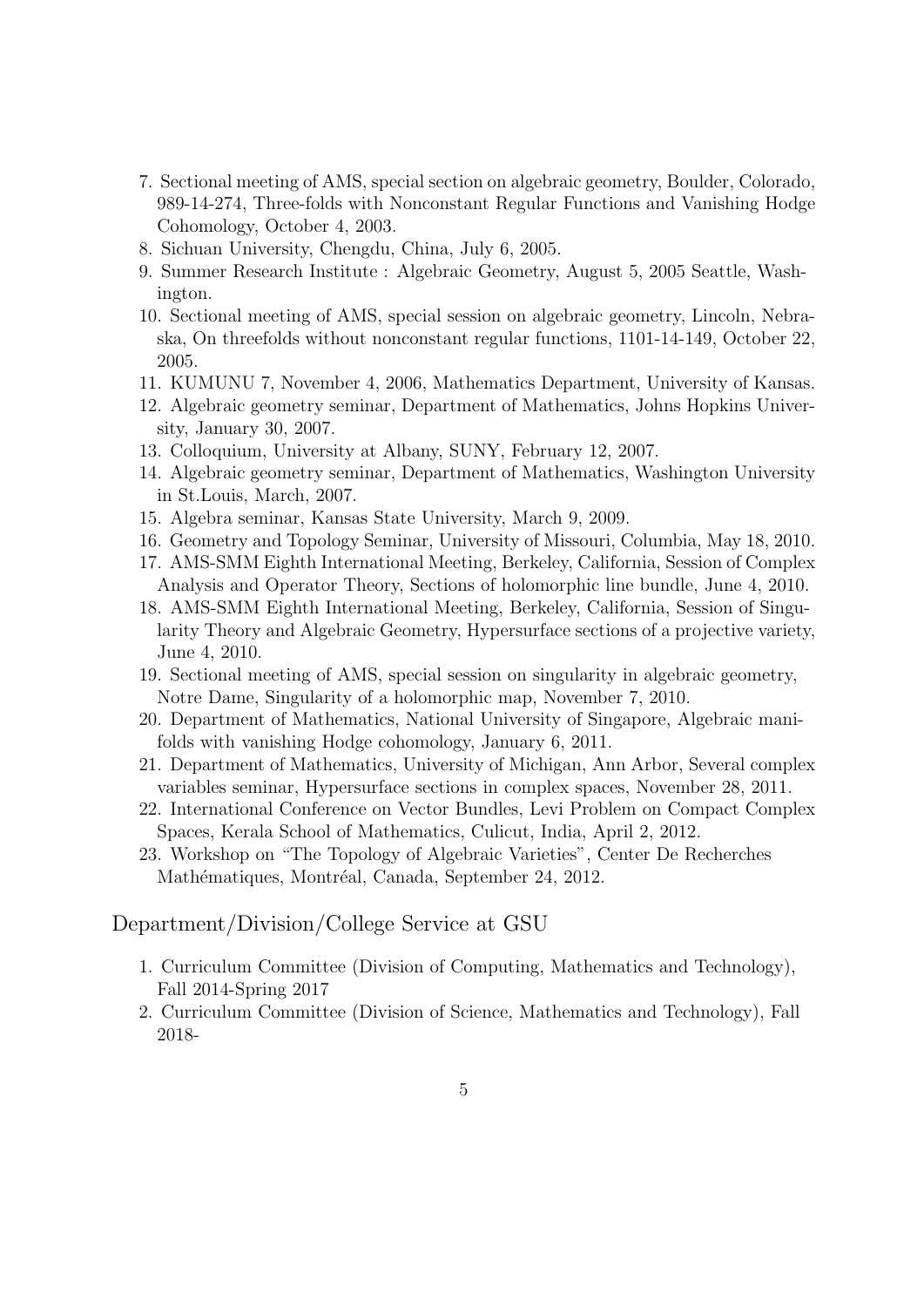- 3. Abstract algebra and number theory syllabi for proposed new master program in mathematics education (2015-2016)
- 4. Division Bylaw Review Committee (2014-2015)
- 5. Division Science, Mathematics and Technology Policy Committee (Spring 2018-)

University Service at GSU

- 1. University library: Providing Mathematics book order list
- 2. University Academic Program Review Committee (Fall 2015-)
- 3. University General Education Council (Spring 2016-)
- 4. General Education Councel Director Search Committee (Spring 2018)
- 5. University Curriculum Committee (Fall 2018-)
- 6. Academic Master Plan Advisory Committee (Fall 2018-)

Community Service in Illinois

- 1. Higher Education Faculty Judgment Study for The Partnership for Assessment of Readiness for College and Careers (PARCC, 2014-2015)
- 2. Mathematics Panel of the Illinois Articulation Initiative: itransfer (2015-)

Department Service at SUNY

Undergraduate Committee, September 1, 2009- May, 2012 MS student oral exam committee: Ming Fang (2012) Ph.D. student oral exam committee: Ian Parnett (2011), Daniel Smitas (2011) Ph.D. Dissertation Committee: Daniel Smitas (2013)

College Service at SUNY

Member of CAS Faculty Council, September, 2009-May, 2014

Other Professional Service

Liaison of MAA (Mathematical Association of America), September, 2009-May, 2014

Thesis Committee Chair of Graduate Students at GSU

Chinetha Casper (Spring 2018-) Christina A. Frase (Spring 2018-) Deborah Redford (Fall 2015) Abbey Scupin (Fall 2018-) Steven R. Turner (Spring 2018-)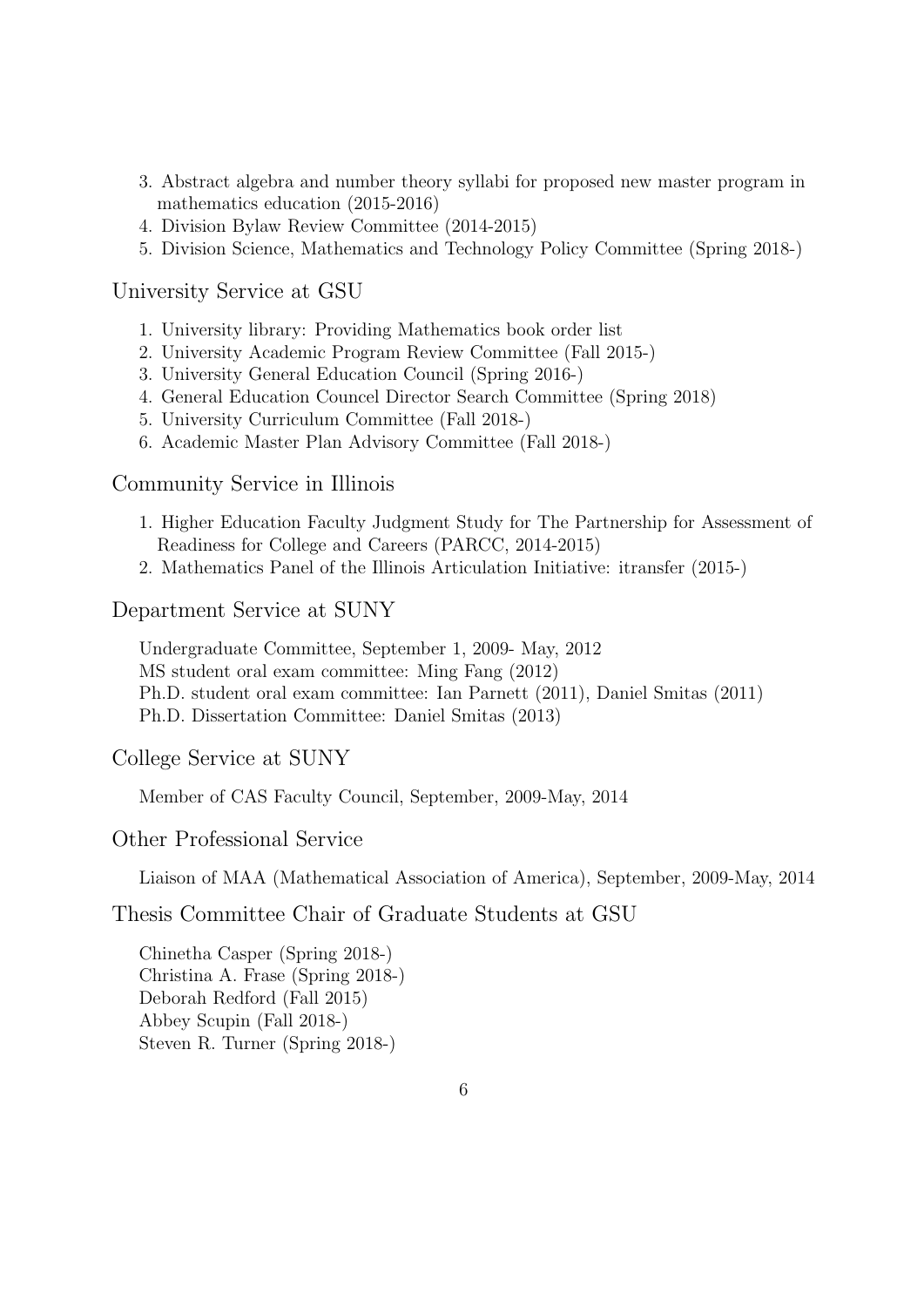## Thesis Committee Member (Reader) of Graduate Students at GSU

Maysoon Alissa Asmaa Abdulhameed Matthew Brady Laura Finley Nanci Kopecky

Superviser of Graduate Student Independent Study/Project at GSU

Chinetha Casper Christina A. Frase Steven R. Turner Dawn E Wolf

Superviser of Undergraduate Student Research Project at GSU

Jiaqi Lu

Undergraduate Students Advised at SUNY

About 10 undergraduate students each semester

Graduate Students Advised at SUNY

Hua Fan (now is working for Federal Government)

Courses Taught at Governors State University

Fall 2014, College Algebra (MATH 1423-04), Linear Algebra (Math 2449), Modern Algebra (MATH 4451).

Spring 2015, Applied Calculus (MATH 2281-05, MATH 2281-07), Linear Algebra (Math 2449), Independent Study (MATH 4700-01), Graduate Thesis Project (MATH 8900-03), Research Presentation (MATH 8900-02).

Fall 2015, Calculus III (Math 2294-01), Linear Algebra (Math 2449), Number Theory (Math 4133-01), Graduate Thesis Project (Math 8999)

Spring 2016, Advanced Linear Algebra (MATH 6449), Modern Algebra (MATH 4451), Applied Calculus (MATH 2281-06)

Fall 2016, Number Theory (MATH 6133, MATH 4133), Calculus 3 (MATH 2294), Applied Calculus (MATH 2281-05)

Spring 2017, Modern Algebra (MATH7451, MATH4451), Modern Algebra (MATH6451),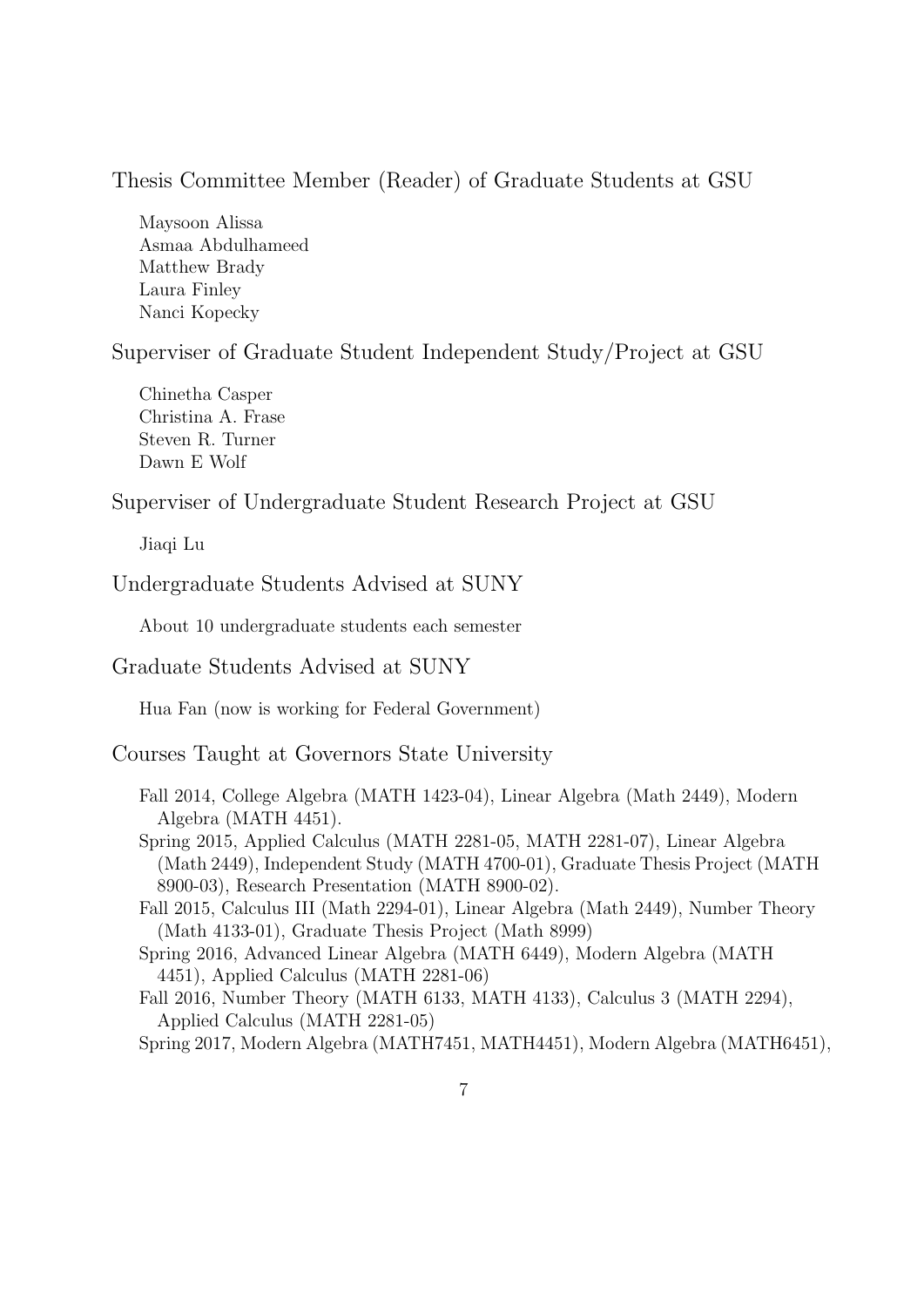Applied Calculus (MATH 2281-06)

Summer 2017, MATH-8700-02

- Fall 2017, Applied Calculus (MATH 2281-05), Calculus III (Math 2294-01), Number Theory (MATH 7133 Graduate, MATH 4133 Undergraduate), MATH-8700-01 Independent Study
- Spring 2018, Graduate Thesis (MATH8900), Thesis Presentation (MATH8990), Modern Algebra I (MATH7451 Graduate, MATH4451 Undergraduate), Modern Algebra II (MATH6451, Graduate) Applied Calculus (MATH 2281-06), College Algebra (MATH1423-08)
- Fall 2018, Graduate Thesis (MATH8900), Thesis Presentation (MATH8990), Number Theory (MATH 7133 Graduate, MATH 4133 Undergraduate), Linear Algebra (Math 2449), Applied Calculus (MATH 2281-05), College Algebra (MATH 1423-04)

Courses Taught at SUNY-Albany

Fall, 2007, Algebraic Curves and Riemann Surfaces (AMAT 625).

- Spring, 2008, Elementary Abstract Algebra (AMAT 327, 327Z); Algebra and Calculus I (AMAT 101); Independent study and research (AMAT 897).
- Fall, 2008, Algebraic Geometry (AMAT 725); Survey of Calculus (AMAT 106).

Spring, 2009, Elementary Abstract Algebra (AMAT 327, 327Z).

- Fall, 2009, Calculus of Several Variables (AMAT214); Classical Algebra (AMAT 326, AMAT 326Z).
- Spring, 2010, Calculus of Several Variables (AMAT 218, TMAT 218); Topics in Modern Mathematics, (Algebraic Geometry, AMAT487/587); Independent Study in Mathematics (AMAT497).
- Fall, 2010, Calculus of Several Variables (AMAT 214), Elementary Abstract Algebra (AMAT327, AMAT327Z).
- Spring, 2011, Classical Algebra (AMAT 326, 326Z), Algebraic Geometry (AMAT 725), Independent study and research (AMAT 897).
- Fall 2011, Calculus of Several Variables (AMAT214), Advanced Linear Algebra (AMAT424, AMAT524).

Spring 2012, Calculus of Several Variables (AMAT 214), Algebra I (AMAT 520A).

- Spring 2013, Calculus of Several Variables (AMAT 214), Classical Algebra (AMAT 326, AMAT 326Z).
- Fall 2013, Calculus of Several Variables (AMAT 214), Elementary abstract algebra (AMAT327, AMAT 327Z)
- Spring 2014, Calculus of Several Variables (AMAT 214), Classical algebra (AMAT326, AMAT 326Z)